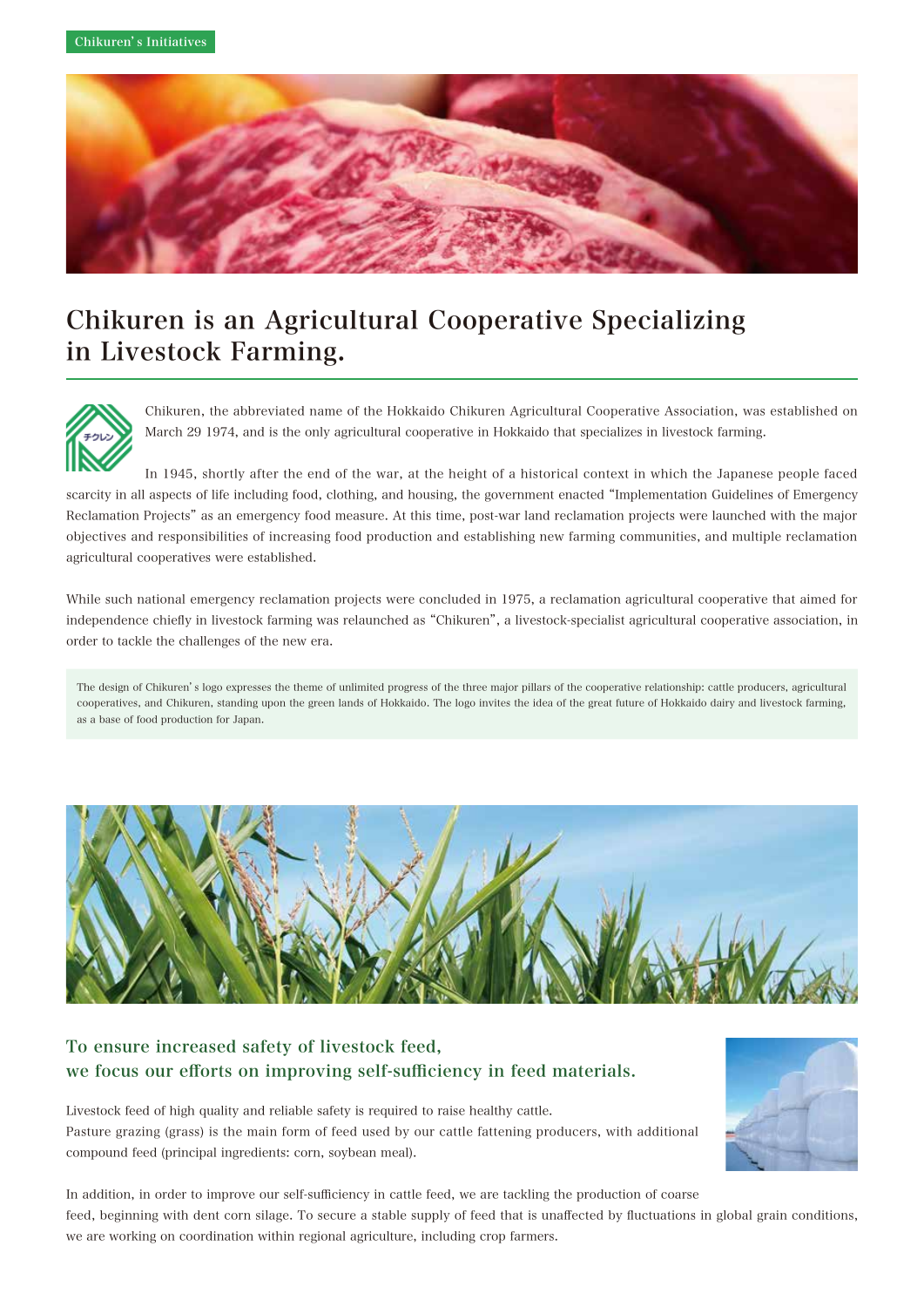#### Healthy cows raised on safe feed, without the addition of antibiotics.

Cows are herbivores by nature. The delicious natural flavor of beef is created when cows graze on pasture or eat plentiful amounts of hay and other coarse feed, with slow and thorough chewing.

While it is common for farms to add antibiotics to cattle feed in order to suppress the formation of digestive gases in cows' stomachs, at Chikuren, we adopt fattening methods that conform with natural bovine physiology.

In addition, our cows are raised using fattening methods that conform with natural bovine physiology, and we do not add antibiotics to cattle feed.

## The majority of our cows are fattened with feed made from non-genetically modified grains.

Over 70% of the cattle produced by Chikuren are fattened on non-genetically modified grains, post-harvest free (PHF: no agricultural chemicals sprayed after harvesting) corn and soybean meal. (Cattle are produced in conformance with the needs of the client.)

#### We do not use growth hormones.

Our cattle are fattened without any application of growth hormones, which are in general use in imported beef from countries such as the USA and Australia.

#### We know our cows' birthdays.

Cattle are individually managed using "ear tags" attached straight after birth. Kita-Ushiri cows, a variety of the Holstein breed, are fattened for a period of approximately 20 months at their designated farms.

## We destroy high-risk cow parts by incineration.

Specified high-risk cow parts (brain, eyes, spinal cord, spine, and distal ileum) are prone to accumulate abnormal prion proteins, the pathogen that causes BSE (bovine spongiform encephalopathy). We remove these entirely during the slaughtering process. The removed specified high-risk cow parts are then destroyed, and are never used as feed for cows, pigs, bird or other creatures, thereby eliminating the risk of cross-contamination.

## The Chikuren Group's integrated system

To provide our customers with safe and reliable beef products, we have established an integrated system that encompasses fattening, slaughter, processing, and sales, in coordination with Hokkaido Chikuren Meat Co., Ltd.